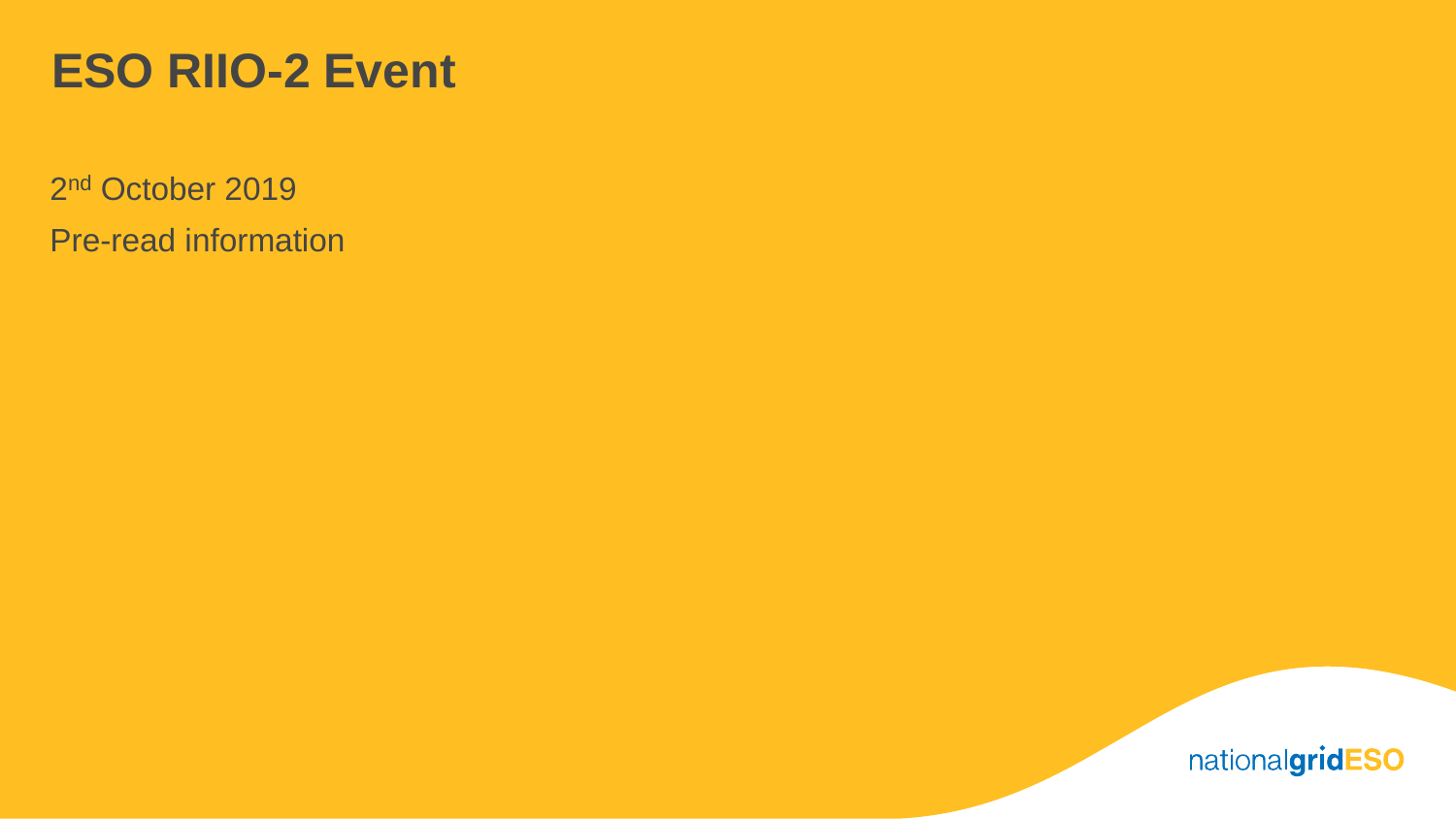## **Facilitating the transition to a flexible, low-carbon energy system**

Supported by a new, bespoke regulatory model, we will facilitate the transition to a zero-carbon power system, helping to achieve the UK's recent commitment to net zero emissions by 2050.





**£2 billion** net consumer benefits in RIIO-2

**£3 annual** saving on each consumer bill in RIIO-2

**2025** we will be able to operate a carbon-free electricity system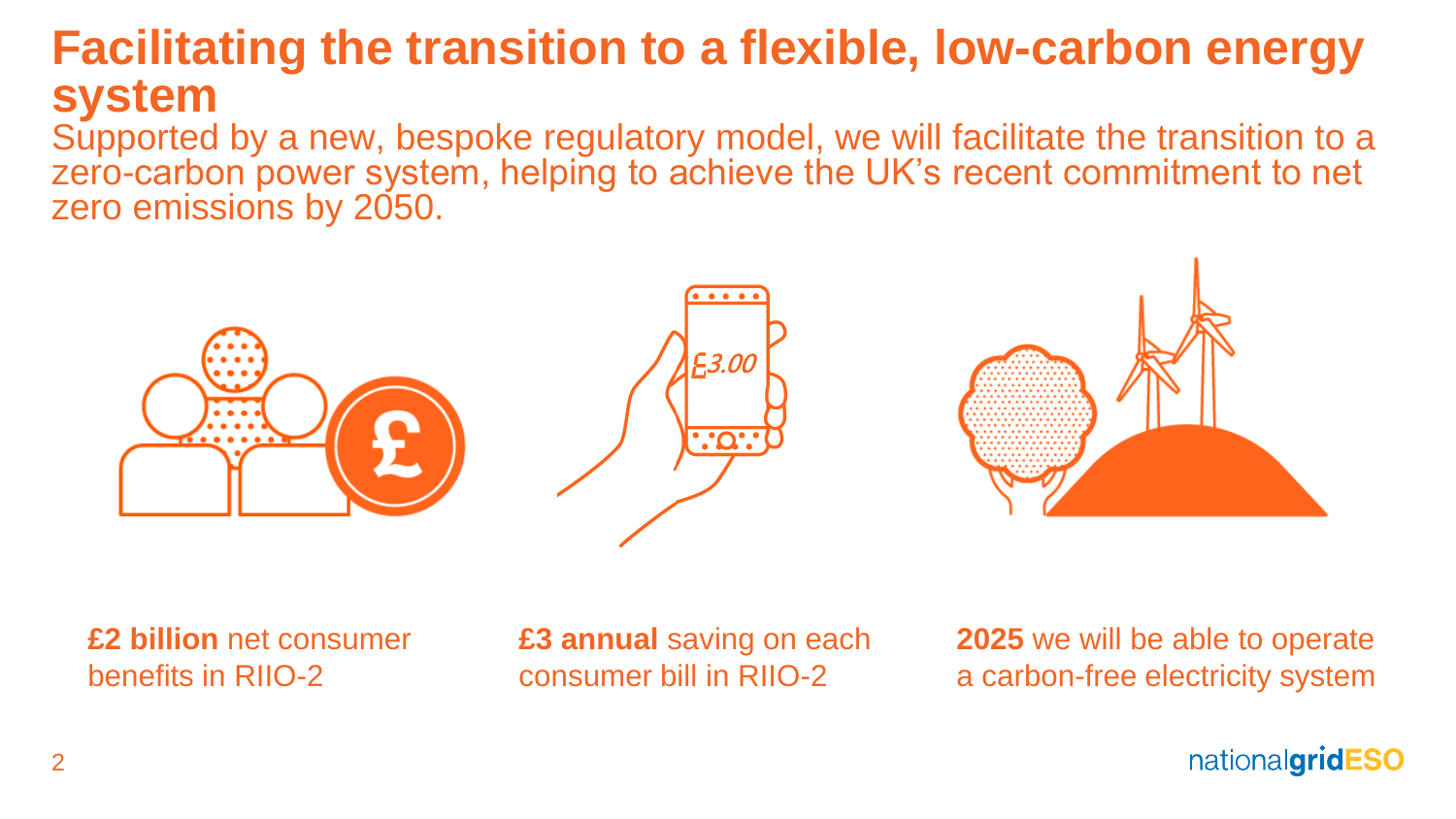# **Context**

**Energy is the lifeblood of our economy and society. As the Electricity System Operator (ESO) for Great Britain, we hold a unique position at the heart of the nation's energy system. Our actions influence investment decisions and markets worth billions of pounds. Our role is critical for the transformation of the energy system**.

The energy landscape is undergoing a revolution – and change will continue at an even greater pace. The ESO sits at the heart of a complex, multi-directional system of electricity flows. Coal and first-generation nuclear power have been replaced by small-scale renewables, storage and demand-side participation. This makes operating the system more challenging than ever before. We are rising to this challenge and have a clear vision for how we and the industry must change, including developing new capabilities and culture within our business. Supported by a new, bespoke regulatory model, we will facilitate the transition to a zero-carbon power system, helping to achieve the UK's recent commitment to net zero emissions by 2050. Alongside this, we will continue to deliver energy safely and reliably and provide value for consumers in everything we do. Our business plan identifies the necessary investments to achieve this goal.

**This pre-read is intended to give you a brief overview of our proposals, the cost and benefits associated with them and our first view of ways we could measure our success.**

**All of this will be part of the discussion on the day.**

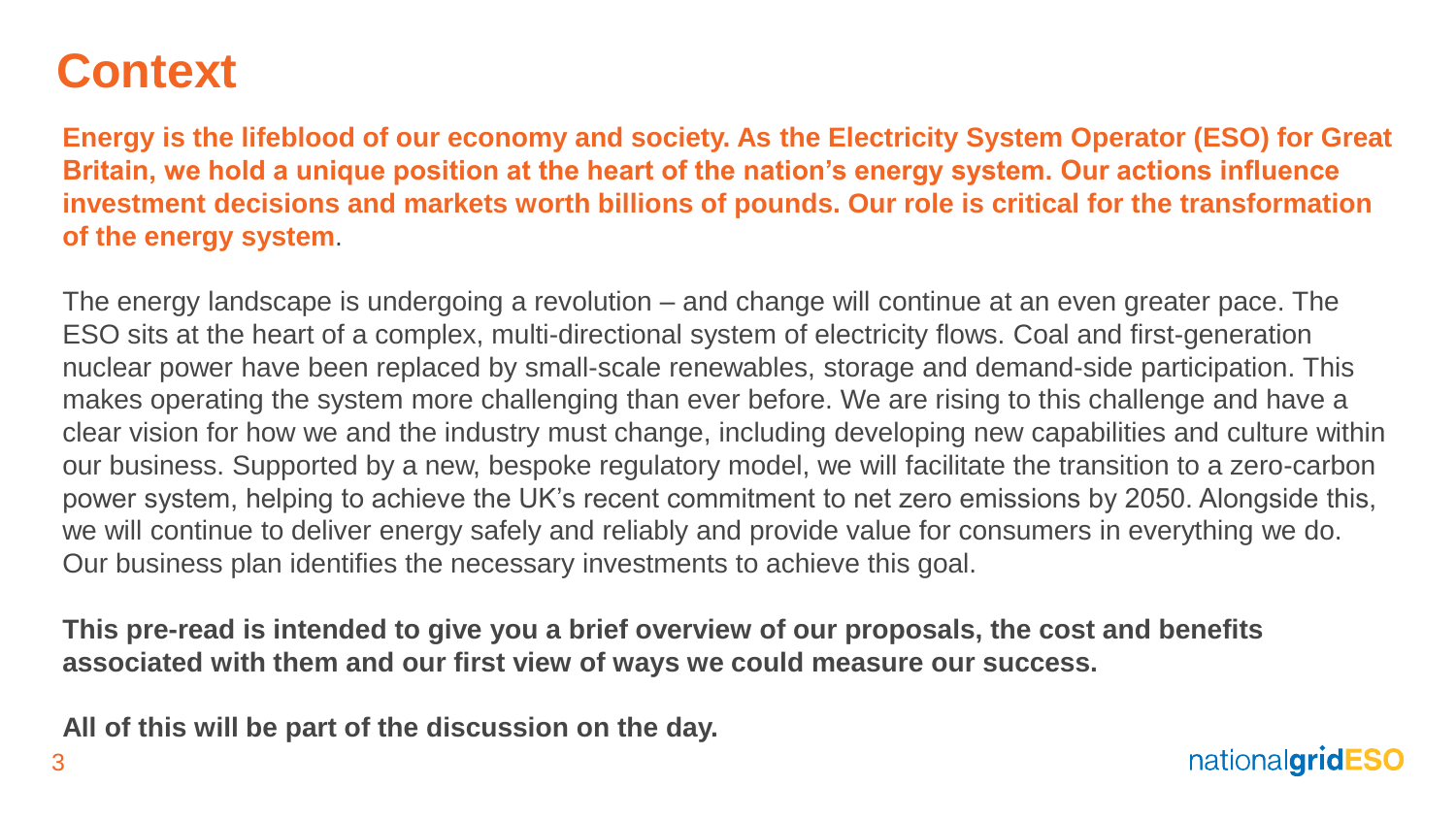

| 0900-0930 | <b>Arrival and refreshments</b>                 |
|-----------|-------------------------------------------------|
| 0930-1000 | Welcome, objectives and Business Plan overview  |
| 1000-1045 | <b>Q&amp;A Panel</b>                            |
| 1045-1100 | <b>Break</b>                                    |
| 1100-1200 | Roundtable: 2 year deliverables                 |
| 1200-1300 | <b>Roundtable: Creating value for consumers</b> |
| 1300-1345 | Lunch                                           |
| 1345-1445 | Roundtable: Measuring the success of our plan   |
| 1445-1500 | <b>Thanks and close</b>                         |

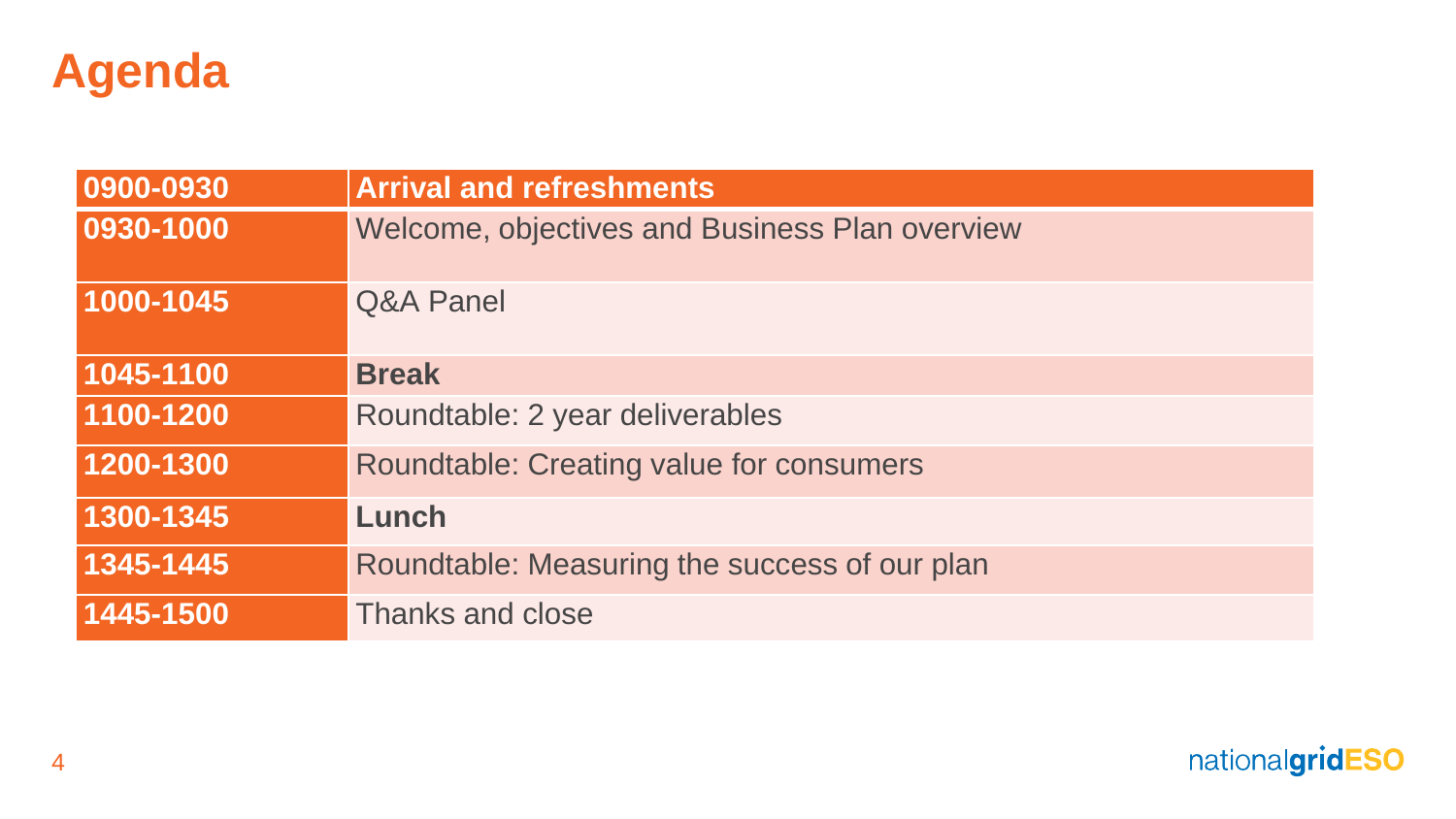## **Theme 1: Ensure reliable, secure system operation to deliver electricity when consumers need it**

#### **What are we proposing to deliver?**

**Transforming our control centre architecture and systems** – Creating enhanced balancing capability and transforming the way we control the network, in order to be able to operate a carbon free network and enable the system to operate with increased intermittent and distribution connected generation. This will be achieved through upgrading and reengineering the systems and tools of the control room. Improvements will be made to forecasting activities and the services used to manage the system will be optimised allowing the management of future operability challenges.

**Upgrading our control centre training and simulation capabilities** - Upgrading our control centre training and simulation capabilities to allow them to reflect the changing energy scenarios preparing control room staff for the scenarios of the future. The introduction of new change management and workforce tools will enable control room staff to be able to operate the system under a range of scenarios, in partnership with the wider energy industry.

ensure the reliance and reliability of the future and ensuring they meet the expectations **Evolving our restoration procedures -** Ensuring a safe consistent supply of electricity is vital to the UK economy. In order to ensure this future changes to restoration standards and support tools will be undertaken to ensure the system can be economically restored in acceptable timelines. Innovation into the capability of carbon free technologies to provide restoration capability is also a key part of the theme to of consumers in a highly-electrified world.

### **Investment: £131.6 million over two years**

### **Benefits: £251 million**

#### **How we will measure success**

Potential metrics could include:

- Balancing cost, to be developed with stakeholders and Ofgem
- Outages of critical national infrastructure (CNI) systems
- Absolute number of different parties providing restoration services
- Day ahead national demand forecast, day ahead BMU wind forecast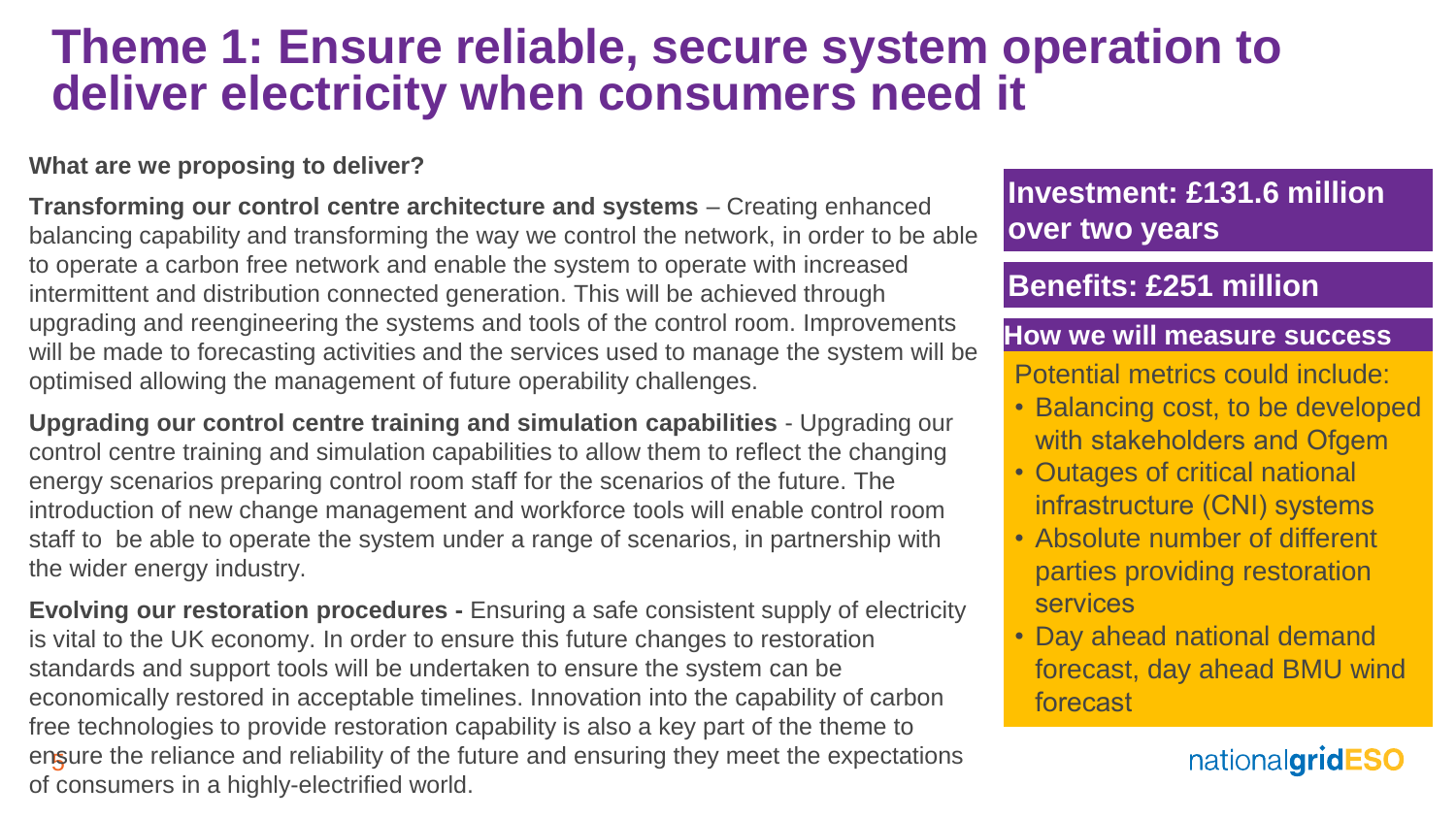## **Theme 2: Transforming participation in smart and sustainable markets**

#### **What are we proposing to deliver?**

**Build the future balancing service and wholesale markets -** to attract the volume of flexibility we will need in the future, to achieve the UK's commitment to net zero emissions by 2050. All market participants of 1 MW and above will have equal access to all our balancing service markets which will be accessed by a single integrated ESO markets platform. Closer to real-time markets will allow us to procure more efficient volumes of balancing services and help more providers to participate, for example those with demand-side response, storage and renewable sources of energy. An integrated market platform will expand to allow participants to access the full range of ESO markets in a co-ordinated way.

**Transform access to the Capacity Market** – to deliver security of supply with a plant mix that supports the UK's 2050 carbon target at an appropriate cost to consumers. We will be trusted to deliver security of supply against a clear standard agreed with Government. We will be responsible for key elements of the auction, advising the Government on the volume to procure, running auctions and managing contracts. By transforming how we facilitate these activities, we will achieve security of supply through a technology mix that supports the UK's net-zero ambition at the lowest possible cost to consumers. All technologies will be able to participate in the Capacity Market equally .

6 be accessible and relevant to all users. Code modification will work for hundreds of market **Develop codes and charging arrangements that are fit for the future** – that will facilitate the rapid change needed to deliver the low carbon energy system of the future. Code governance will be seen as an enabler of change, not a barrier. The codes we administer will participants, rather than the tens of participants for which the current process was devised.

### **Investment: £91.7 million over two years**

### **Benefits: £411 million**

#### **How we will measure success**

Potential metrics could include:

- Commercial (bilateral arrangements) and tendered (open competitive market) by spend
- Customer satisfaction for code administration
- Assessment of consumer benefit/value saved of implement modifications vs. counterfactual
- Capacity Market: Ratio of prequalified capacity vs. capacity available in a T-1 and T-4 auction
- Capacity Market: Accuracy of T-1 and T-4 peak demand forecast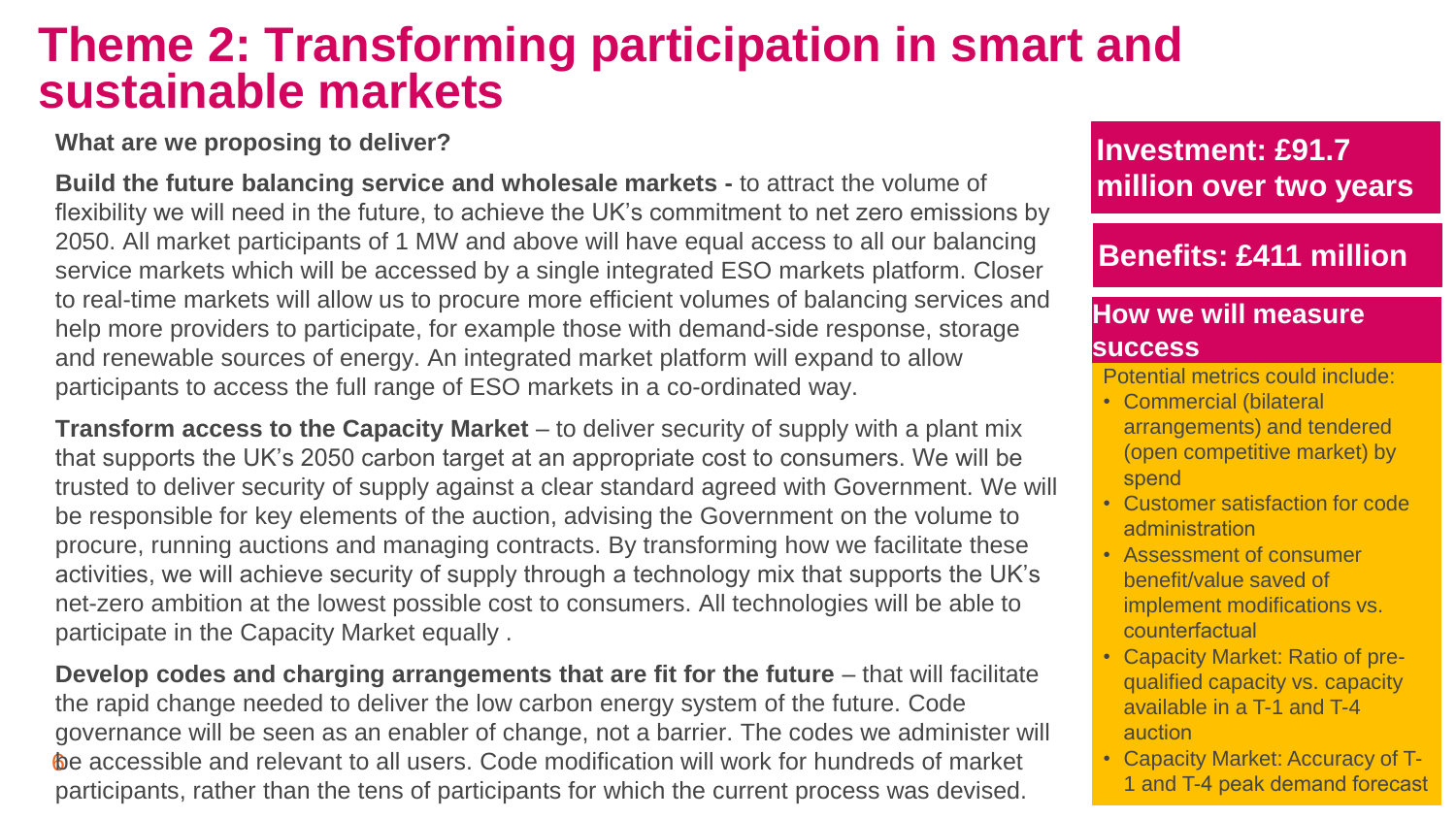# **Theme 3: Unlocking consumer value through competition**

#### **What are we proposing to deliver?**

**Deliver new competitive processes** - so asset and non-asset based solutions can compete to meet future system needs. Currently, when there is a need on the transmission network, the relevant Transmission Owner (TO) will develop and implement the solution. However, when we take a whole-system view, there may be better options available on distribution networks or through commercial arrangements that do not involve transmission investment.

**Extend and enhance the Network Options Assessment (NOA) approach -** bringing the significant cost savings the NOA has already achieved for consumers to other transmission areas, such as end of life asset replacement decisions. We will expand the evaluation techniques (such as network analysis and economic modelling) that support the process and provide support to Distribution Network Operators (DNOs) to establish their own NOA-type processes.

**Undertake, with industry, a review of the System Quality and Security of Supply Standard (SQSS) -** so system standards are appropriate for the decarbonised energy system of the future

#### **Investment: 14.2 million over two years**

#### **Benefits: £663 million**

#### **How we will measure success**

Potential metrics could include:

- Customer value savings from NOA
- Number of non-TO participants in NOA
- Participant satisfaction in **NOA**

.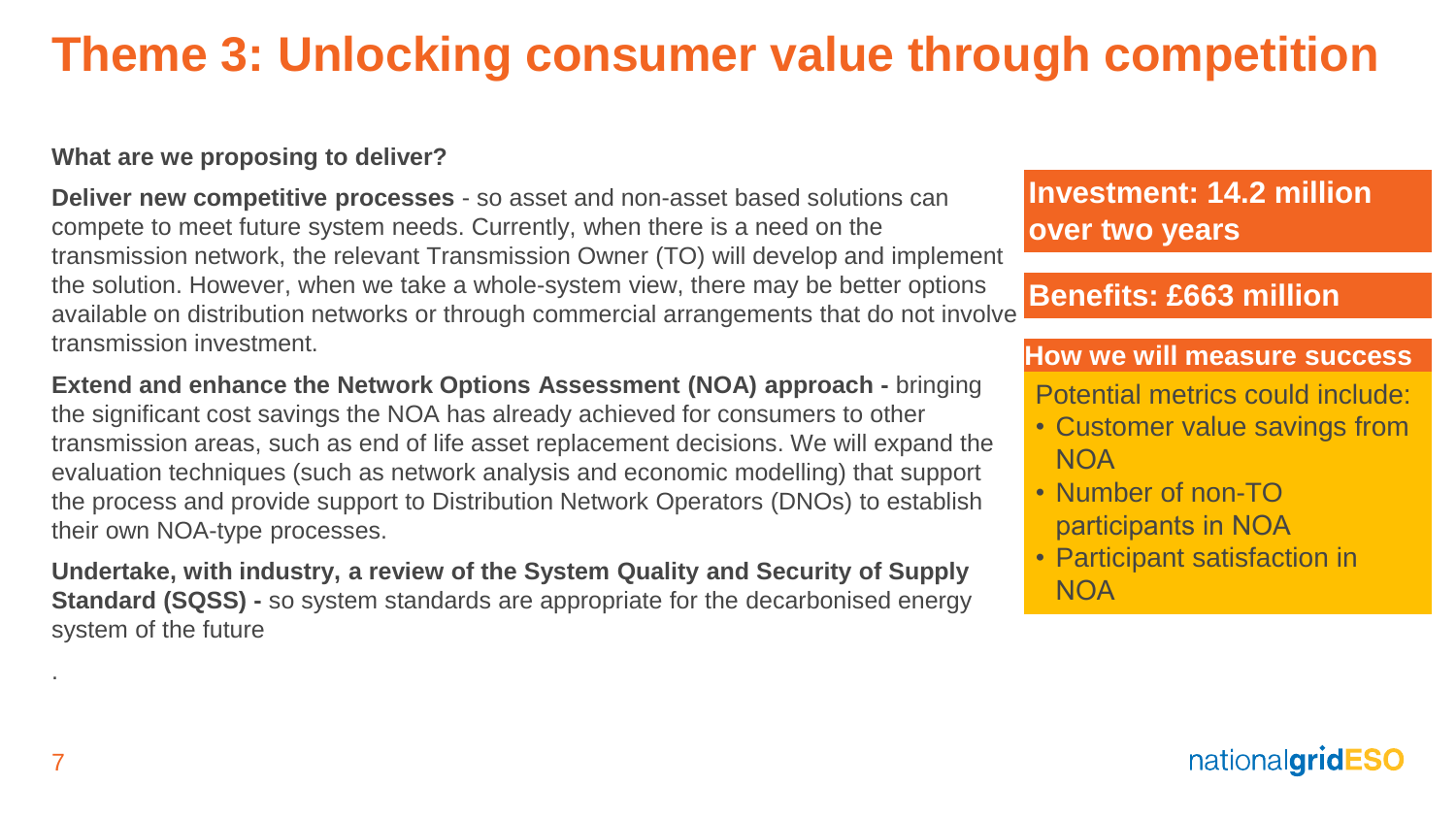## **Theme 4: Driving towards a sustainable, whole-energy future**

#### **What are we proposing to deliver?**

**Leading the debate -** on decarbonisation of the GB energy industry, harnessing our significant expertise to identify ways to achieve the 2050 net zero target, and policy decisions that must be made. We will deliver deep and targeted analysis and industry engagement, so we can facilitate and enable the development of specific energy policy recommendations.

**Streamline the connection process** – by working more closely with DNOs and TOs, so that parties can take a more efficient, whole electricity system view. We propose to enhance the way we carry out these our connections activities, so that we can continue to meet the needs of customers through RIIO-2

**Defining innovative ways to achieve zero-carbon, whole electricity system operability** - We believe that, in the long term, consumer value will be realised through harnessing opportunities created from electrification of heat and transport and the increasing digitalisation of the energy sectors. In RIIO-2 we will begin looking at how we can take advantage of opportunities from related energy sectors to develop new operability tools to help us efficiently manage the electricity grid.

**Developing a whole electricity system approach** to accessing networks, therefore tackling an area of significant consumer cost.

**Investment: £58.9 million over two years**

**Benefits: £676 million**

**How we will measure success** Potential metrics could include:

- Customer satisfaction from connections process
- Balancing cost reduction through new operability approaches
- Capacity released from network operability processes
- Customer value opportunities from access planning